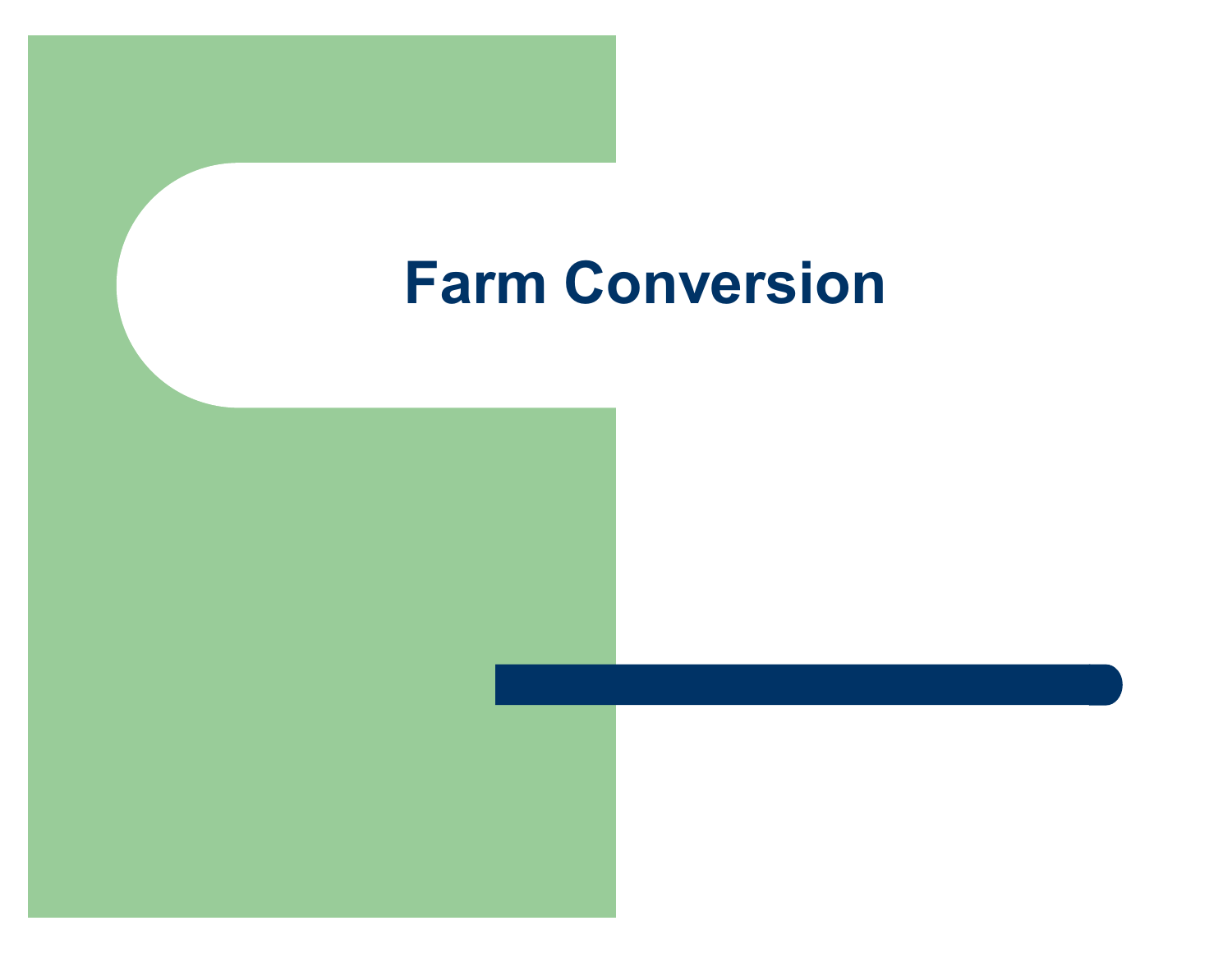## **In This Session**

• How do we take a farm that has been abused for years by use of chemicals and poisons to something like the paradise that Dr. Patel or Jaspal Singh have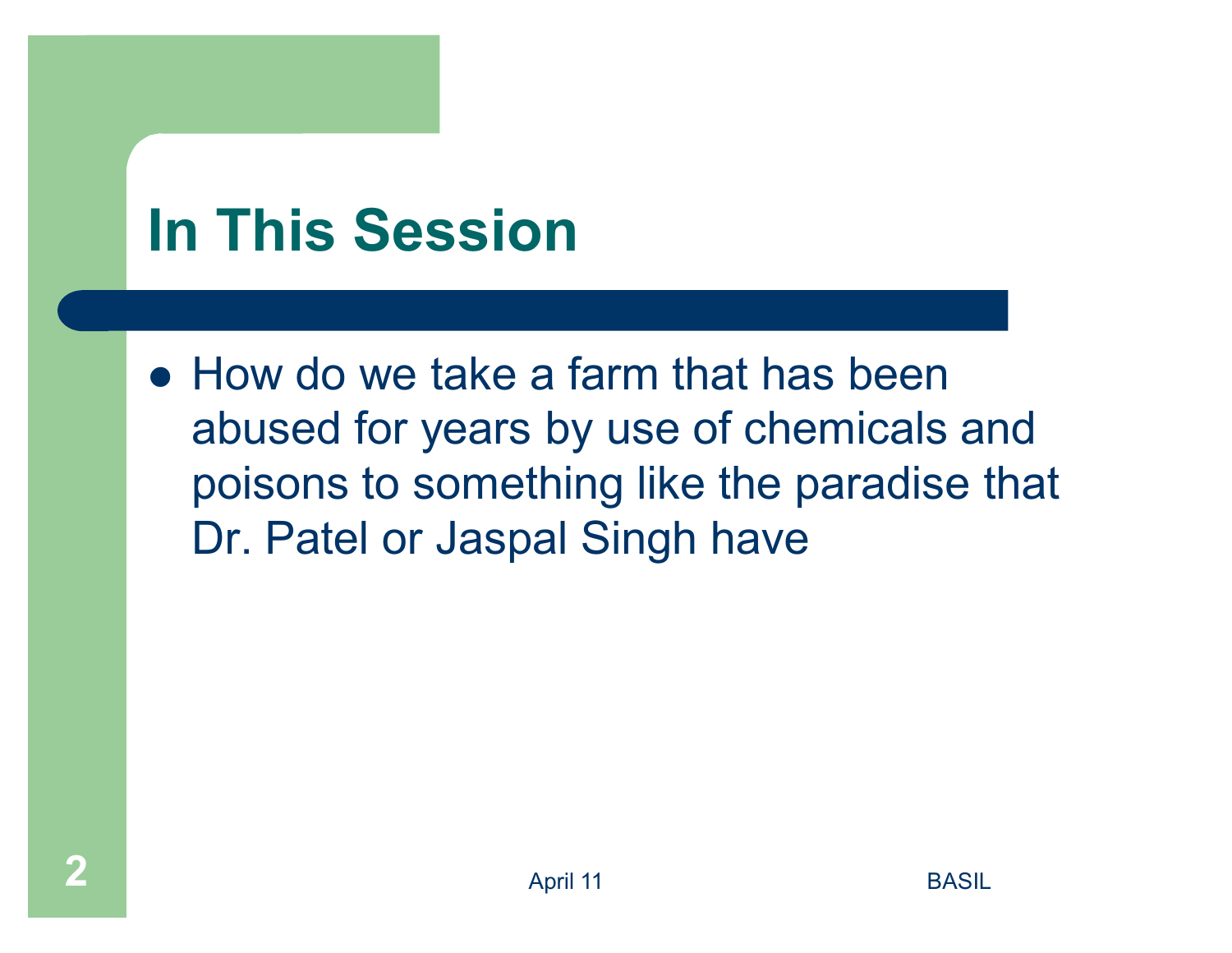# **Chemical Vs. Organic Recap.**

| <b>Waging war against Nature/God</b>                                | <b>Working with Nature</b>                      |
|---------------------------------------------------------------------|-------------------------------------------------|
| <b>Borrowed Resources/Time</b>                                      | <b>Sustainable Entity</b>                       |
| Quantity                                                            | Quality                                         |
| <b>Mono Cropping</b>                                                | <b>Diversity</b>                                |
| <b>Fossil Fuels - Rapidly Depleting</b>                             | <b>Sun's Infinite Energy</b>                    |
| <b>Distant Markets/Export</b>                                       | <b>Local Markets</b>                            |
| <b>Battle Against Pests/Bacteria</b>                                | <b>Integrated Pest Management</b>               |
| <b>Owner/Abuser Mentality</b>                                       | Guardian/Lover/Trustee                          |
| <b>Slaves To The Agro-Chemical</b><br><b>Industry's Master Plan</b> | Scientist/Innovator/Student of<br><u>Nature</u> |
| Dependent On External Inputs                                        | Zero Input<br><b>DAQU</b>                       |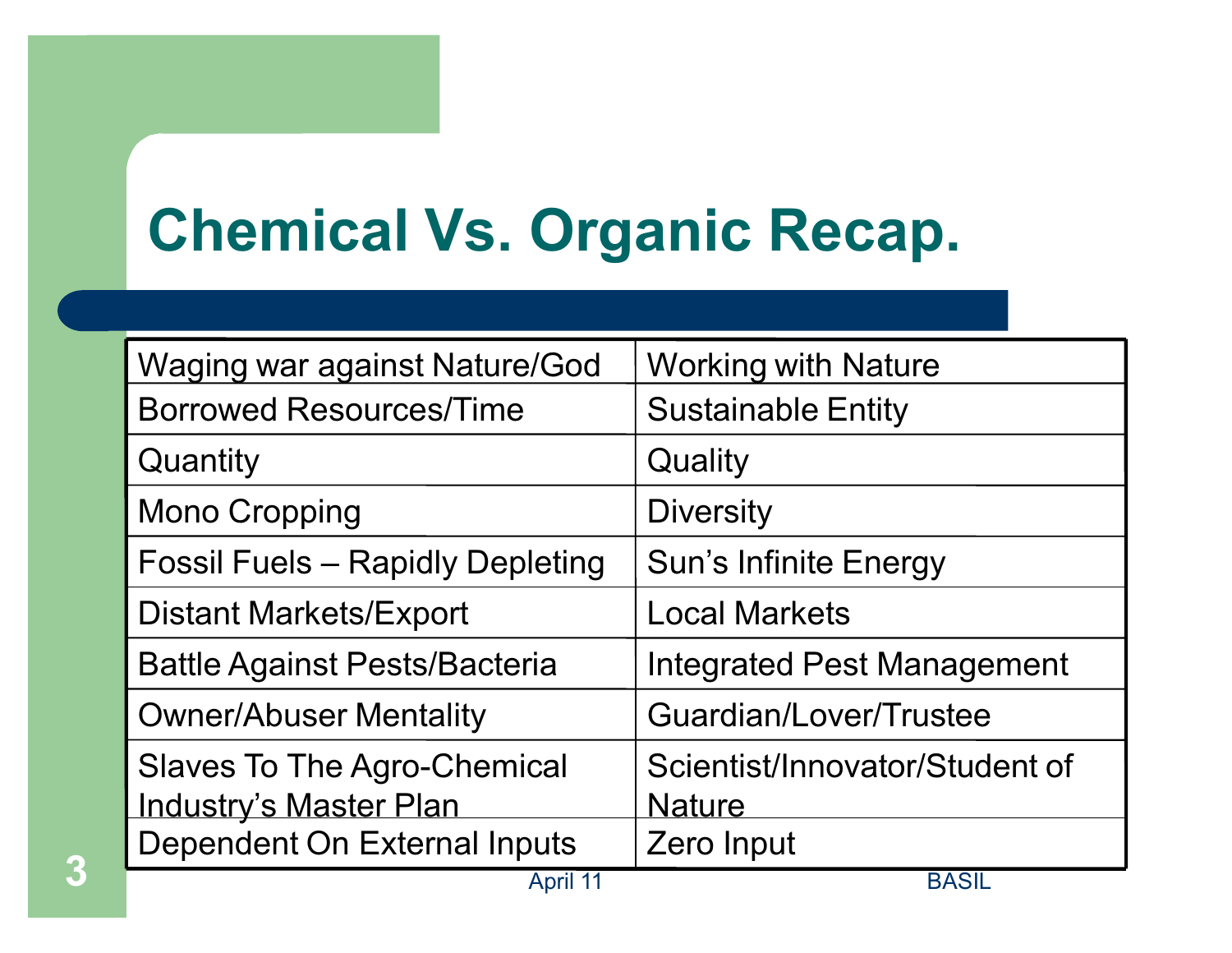### **Farm Conversion – Changing Attitudes**

- Leap Of Faith
	- No Half Measures
	- Worst Case Divide & Conquer
- Stop Poisoning The Land/The Food That It Produces/The Air We Breathe/The Water We Drink
- Stop Use Of Fertilizers Completely
	- Fertilizers Not Only Damage Soil Structure But Produce **Plants That Are Nutritionally Unbalanced & Pollute Our Water Systems**
- Stop All Chemical Weed Control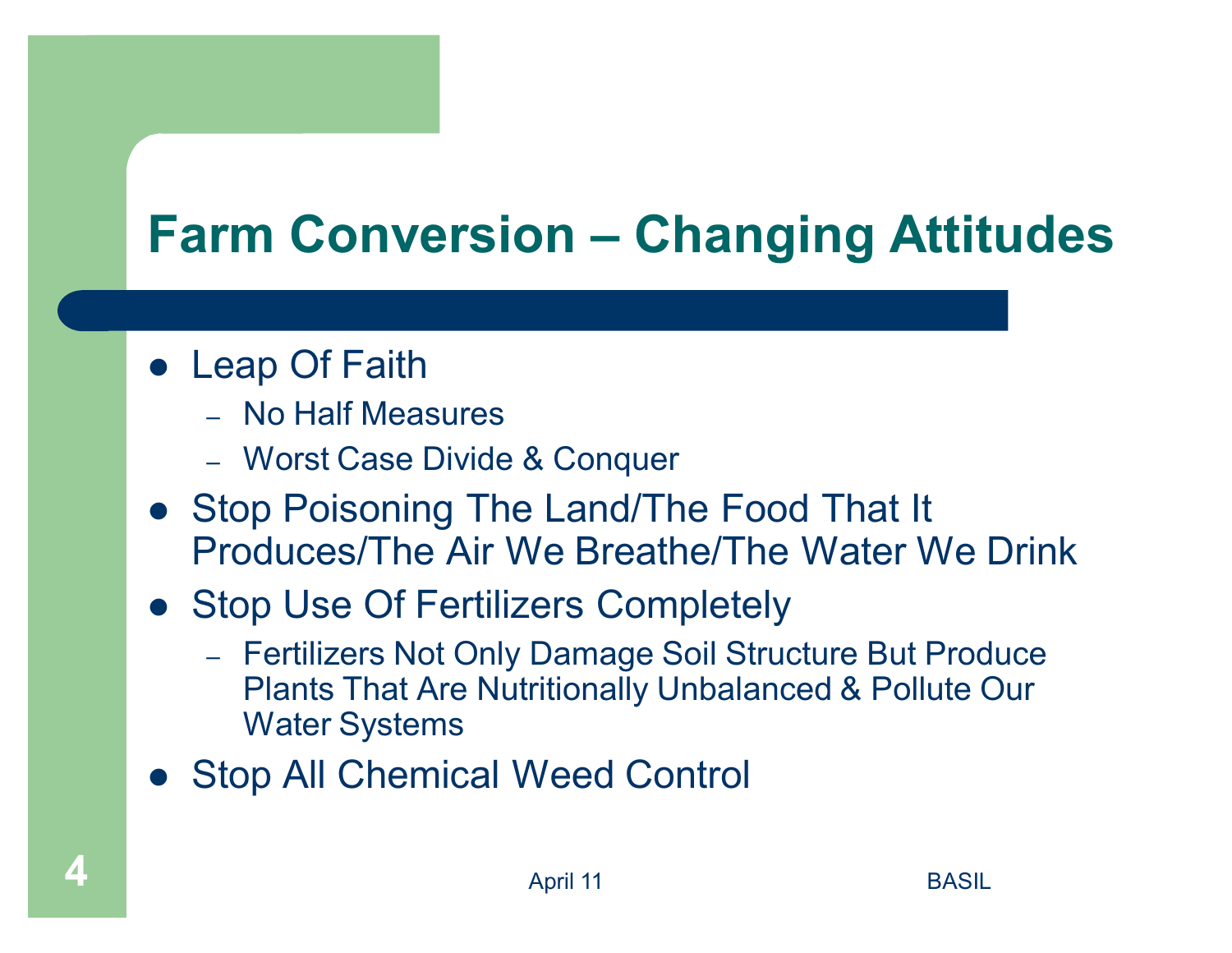# **Farm Conversion - Planning**

- Plan Diversity Of Crops & Farm Products
	- Certification Becomes Moot
- **Plan Biomass Generation**  $\bullet$ 
	- See How You Can Use Sun's Energy
	- Plant Cuttings Of Gliricidia/Dadaps Before Monsoon
		- Plug With CPP)
- **Plan For Cattle** 
	- Fodder (1 Acre Supports 4 Cows)
		- Sweet Sudan
		- Gliricidia
		- Sunflower Supplement (Oct-March)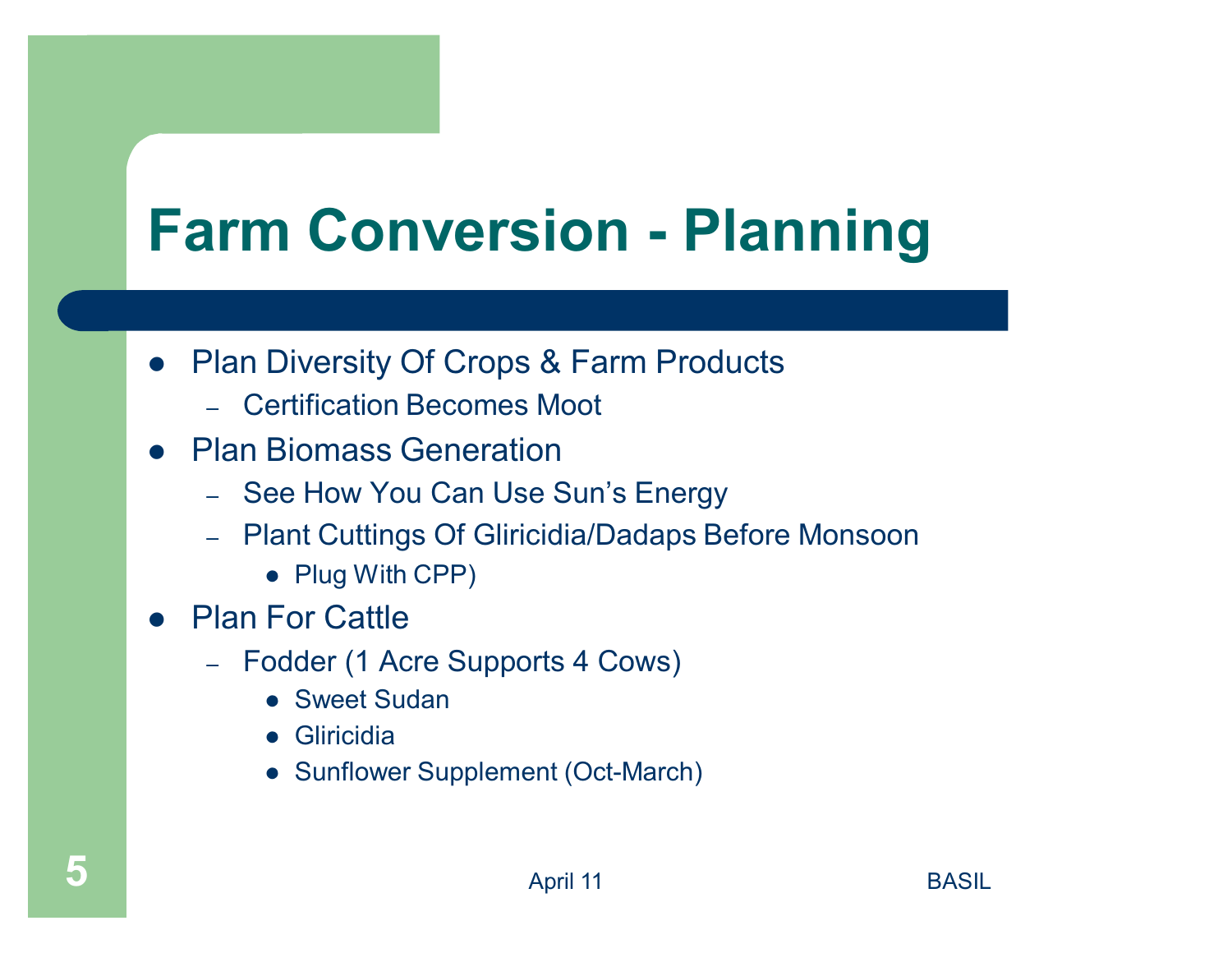## **Farm Conversion – Planning (Contd.)**

#### **Plan Layout/Farm Design**  $\bullet$

- $-$  Buffer Zone
- Forest Ecosystem/Entomophage Park
	- A Sanctuary For The Birds, Bees, Worms, Mycorhyzzea
	- Habitat for the predators
	- Mycorhyzzia Fungi are like extended roots providing nutrients and trace elements to our farmed crops
	- Acts Like A Water Reservoir
	- Agro-Forestry Products (Honey, Timber)
- Cattle Shed At Highest Point (Take Adv. Of Gravity)
- **Rain Water Trenches/Harvesting Ponds**  $\bullet$ 
	- **Grow Fodder Grass Along The Trenches**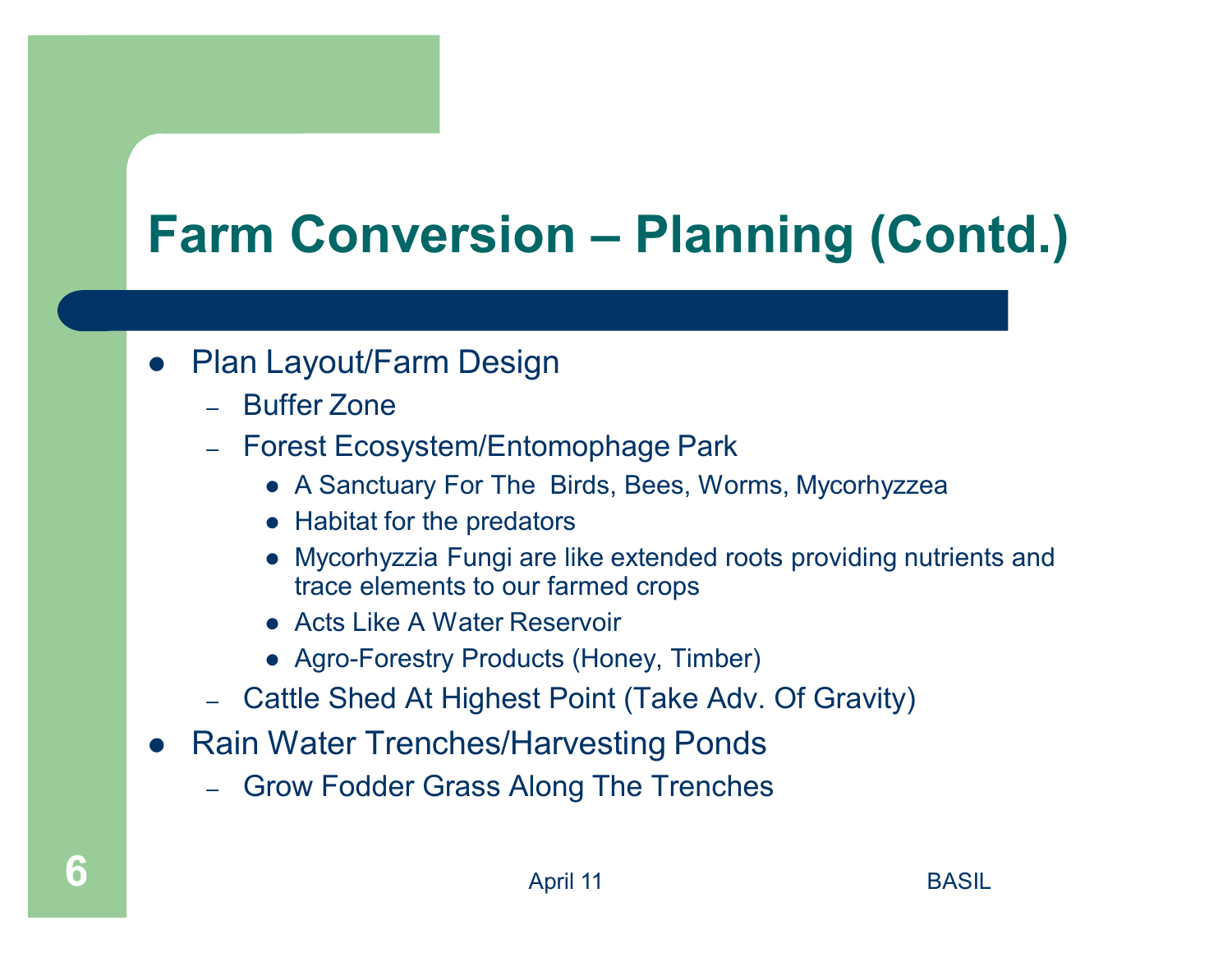### **Farm Conversion – Planning (Contd.)**

- Procure Flow Forms
- Plan Areas For CPP, 500 & Compost
- Source Initial BD Preps. From Outside
- Divide Into 0.5 Acre Plots & Formulate Crop **Rotation Plan For Next 6-10 Years**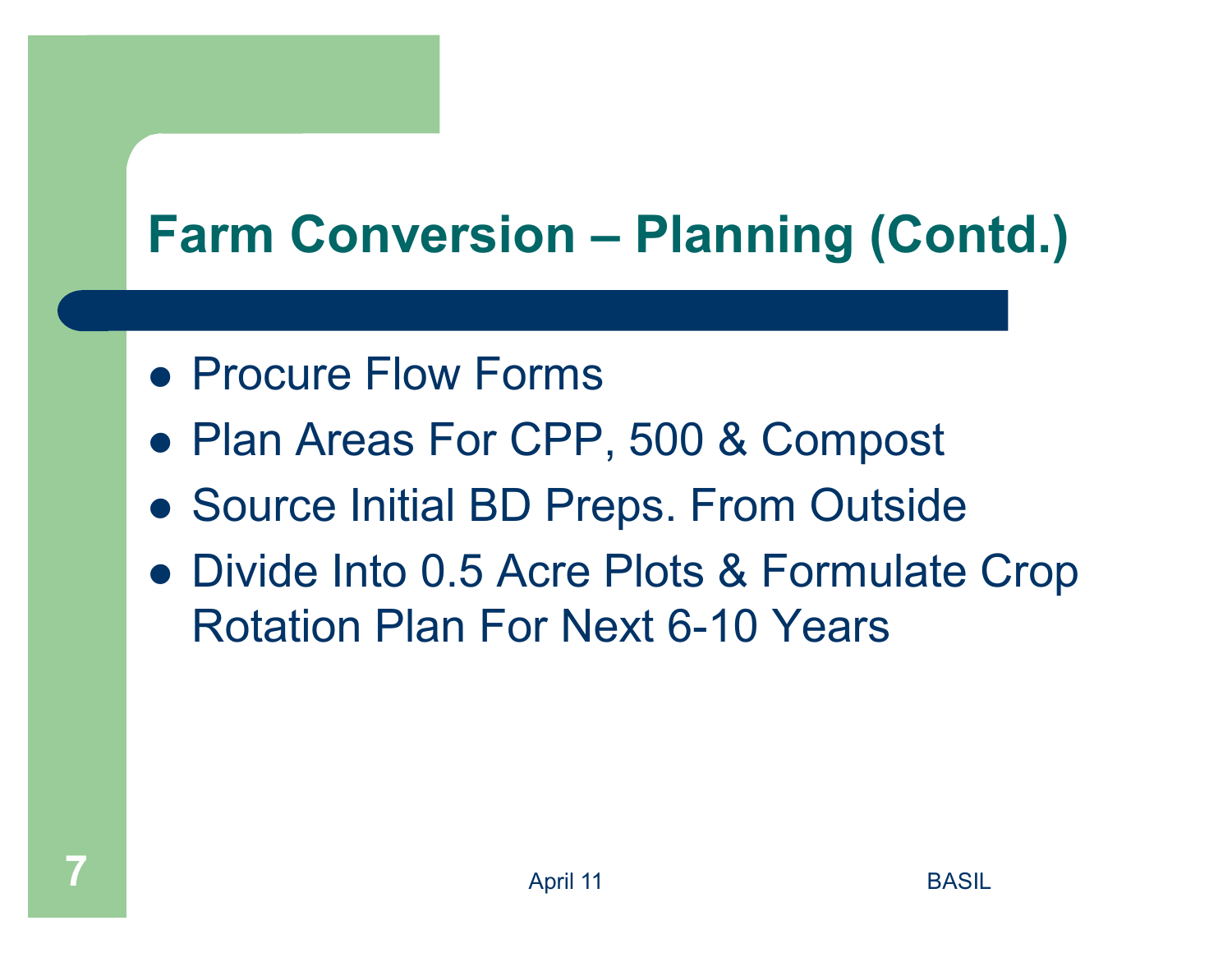## **Farm Conversion - Execution**

- Start Making Lots Of Liquid Manure From Local Weeds etc. & **Apply**
- Start Making CPP/BD 500 & Compost, Liquid Manures  $\bullet$
- **Plant Your Green Manure Crops**  $\bullet$
- **BD500 Foundation Spray During Descending**  $\bullet$
- CPP Sprays (alternate every 15 days with liquid manure application)
- BD501 On Moon Opp. Saturn/Ascending  $\bullet$
- Use The Planting Calendar To Plan Out The Farm Activities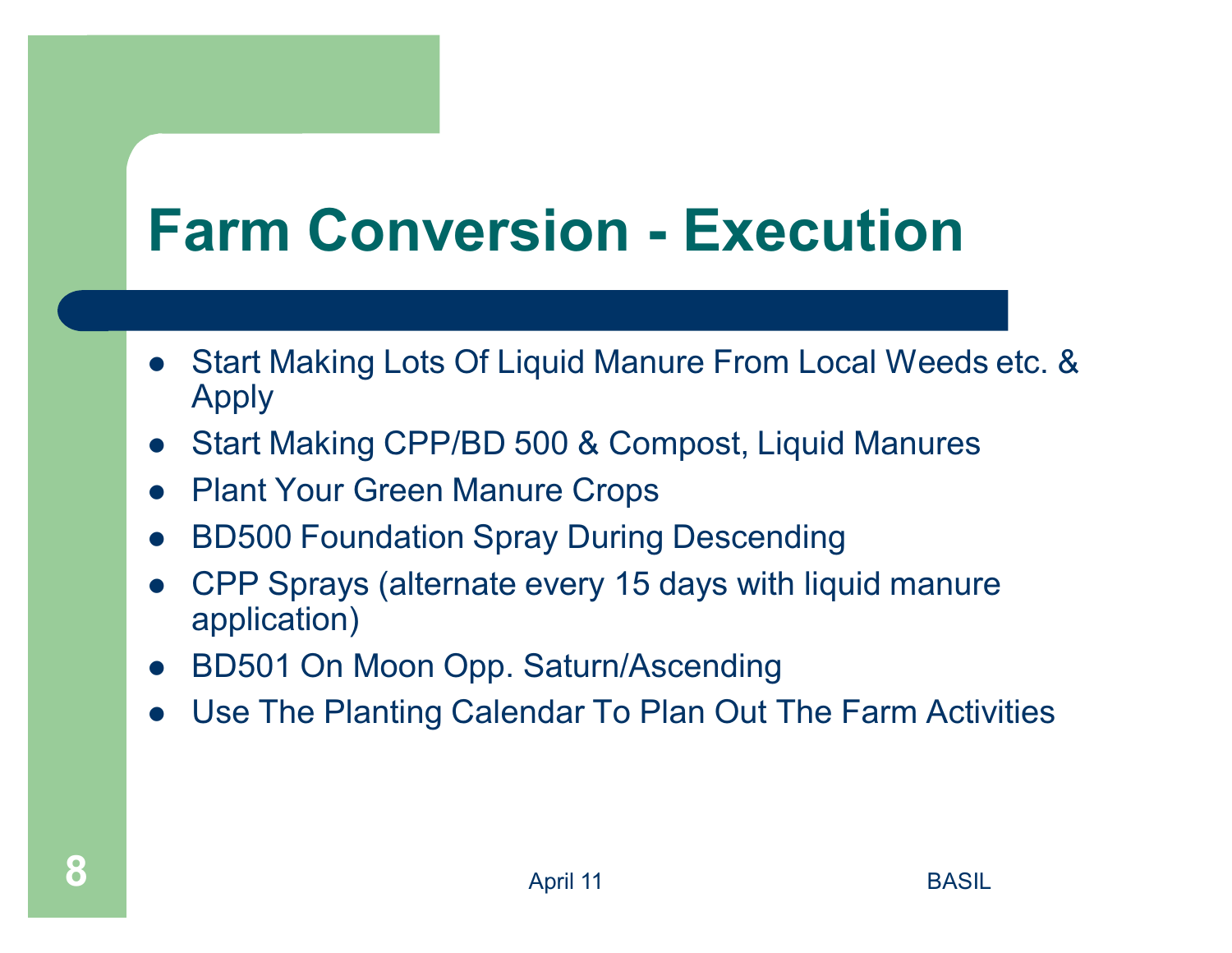### **Farm Conversion -Documenting/Training**

- Document The Exciting Journey In The Form Of Pictures/Slides/Videos So That You Can **Inspire Others Just Like Jaspal Singh**
- Train Others
	- And Get Some Free Labour!!
- Inspire Your Neighbours To Turn Organic
	- And Get A Free Buffer Zone!!